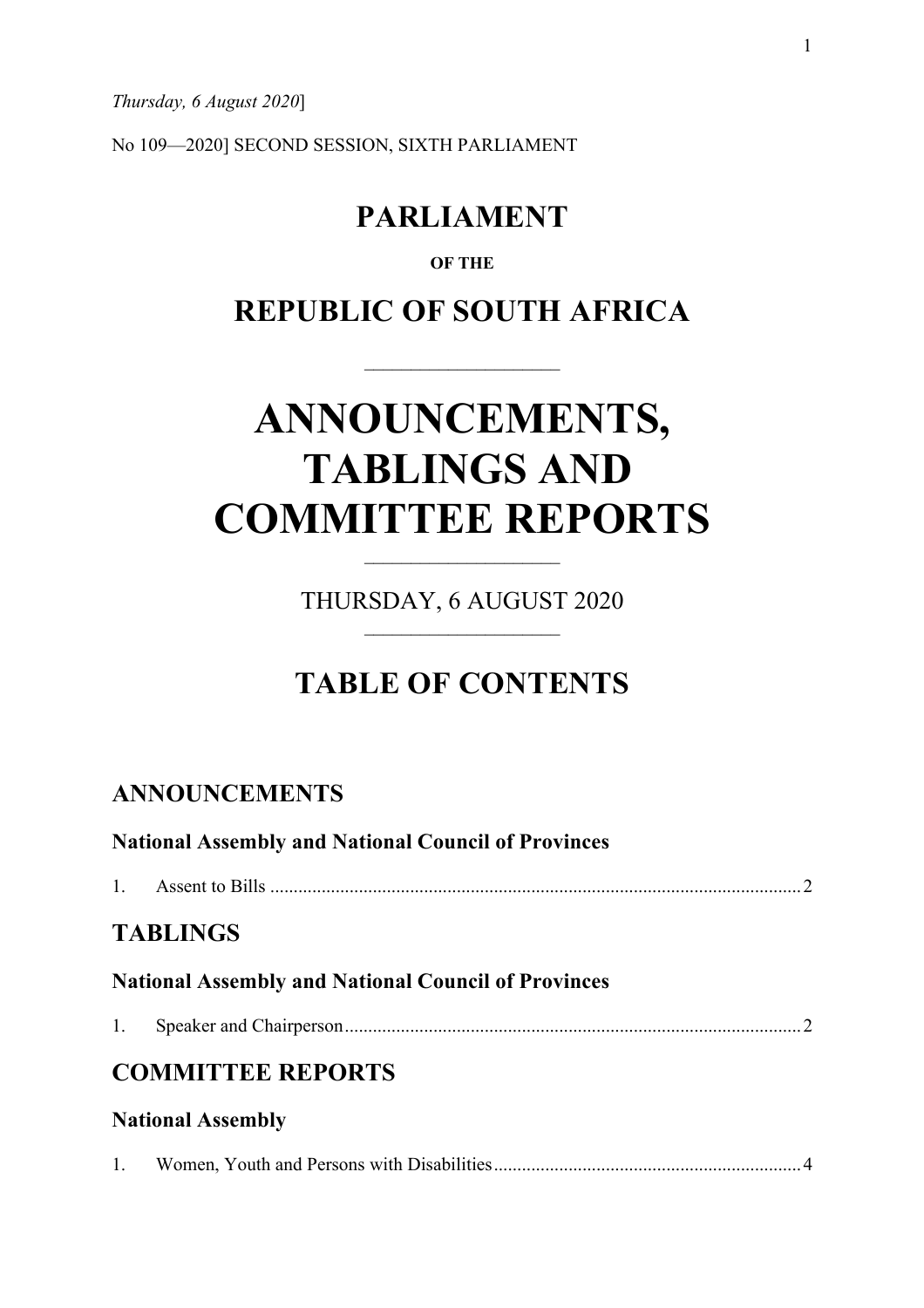### **National Council of Provinces**

|--|--|

## **ANNOUNCEMENTS**

### **National Assembly and National Council of Provinces**

**The Speaker and the Chairperson**

- **1. Assent by President in respect of Bills**
	- (1) **National Public Health Institute of South Africa Bill** [B 16D 2017] Act No 1 of 2020 (assented to and signed by President on 5 August 2020). *(Molao wa Sehlongwa sa tša Maphelo a Setšhaba sa Afrika Borwa (Sepedi)).*
	- (2) **National Minimum Wage Amendment Bill** [B 9 2019] Act No 3 of 2020 (assented to and signed by President on 5 August 2020). *(Mulayo wa Khwiniso wa Muholo wa Fhasisa wa Lushaka (Tshivenda)).*
	- (3) **Defence Amendment Bill** [B 18B 2017] Act No 6 of 2020 (assented to and signed by President on 5 August 2020). *(uMthetho wezokuVikela (isiZulu)).*
	- (4) **Division of Revenue Amendment Bill** [B 9 2020] Act No 10 of 2020 (assented to and signed by President on 5 August 2020). *(uMthetho Wokwenza Utshintsho Ekwahlulwa-hlulweni Kwengeniso (isiXhosa)).*

## **TABLINGS**

### **National Assembly and National Council of Provinces**

### **1. The Speaker and the Chairperson**

(a) First Quarterly Performance Report of Parliament for 2020-21, tabled in terms of section 54(1) of the Financial Management of Parliament and Provincial Legislatures Act, 2009 (Act No 10 of 2009).

Referred to the **Joint Standing Committee on the Financial Management of Parliament** in terms of section 54(2) of the Financial Management of Parliament and Provincial Legislatures Act, 2009 (Act No 10 of 2009).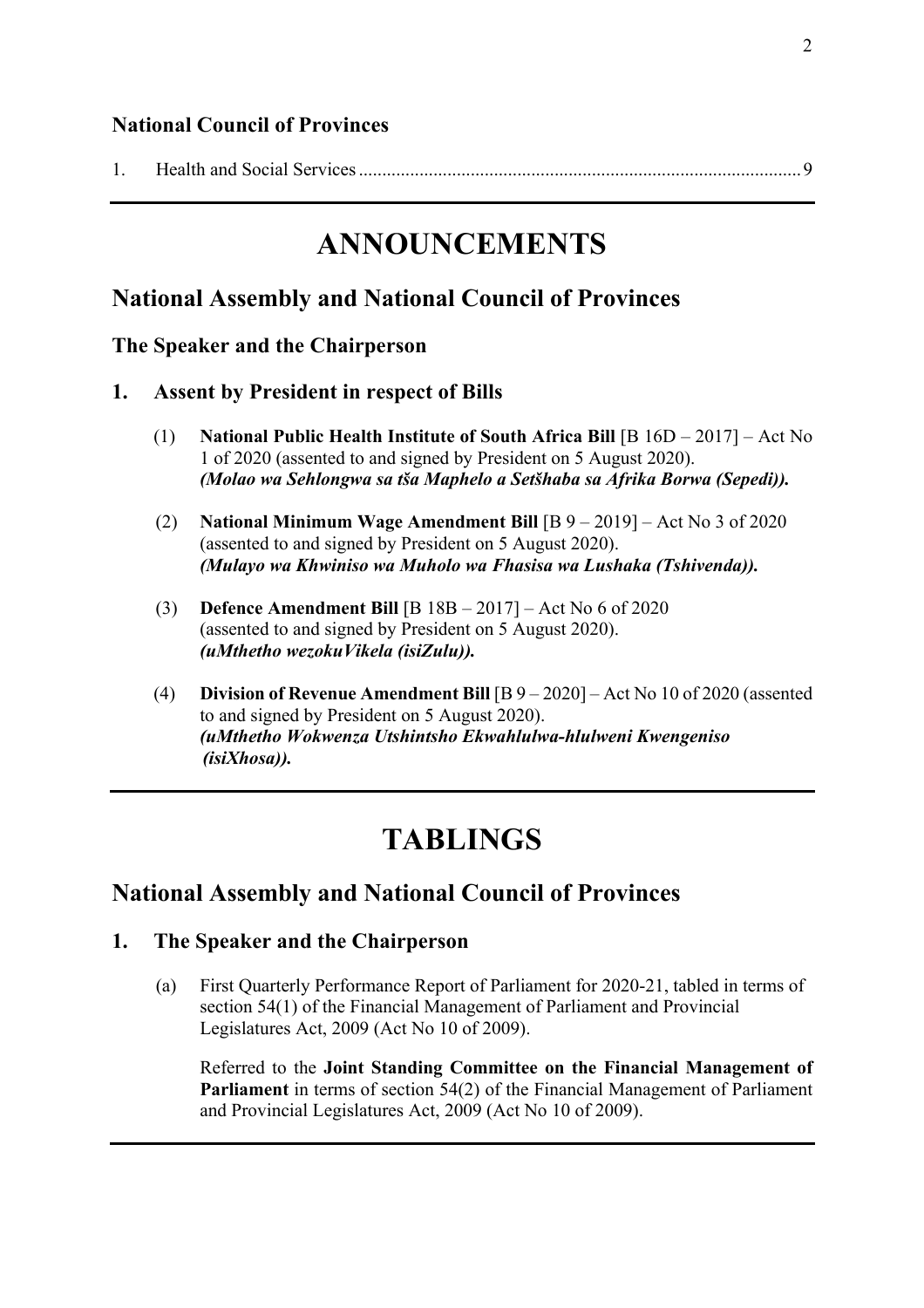## **COMMITTEE REPORTS**

**National Assembly**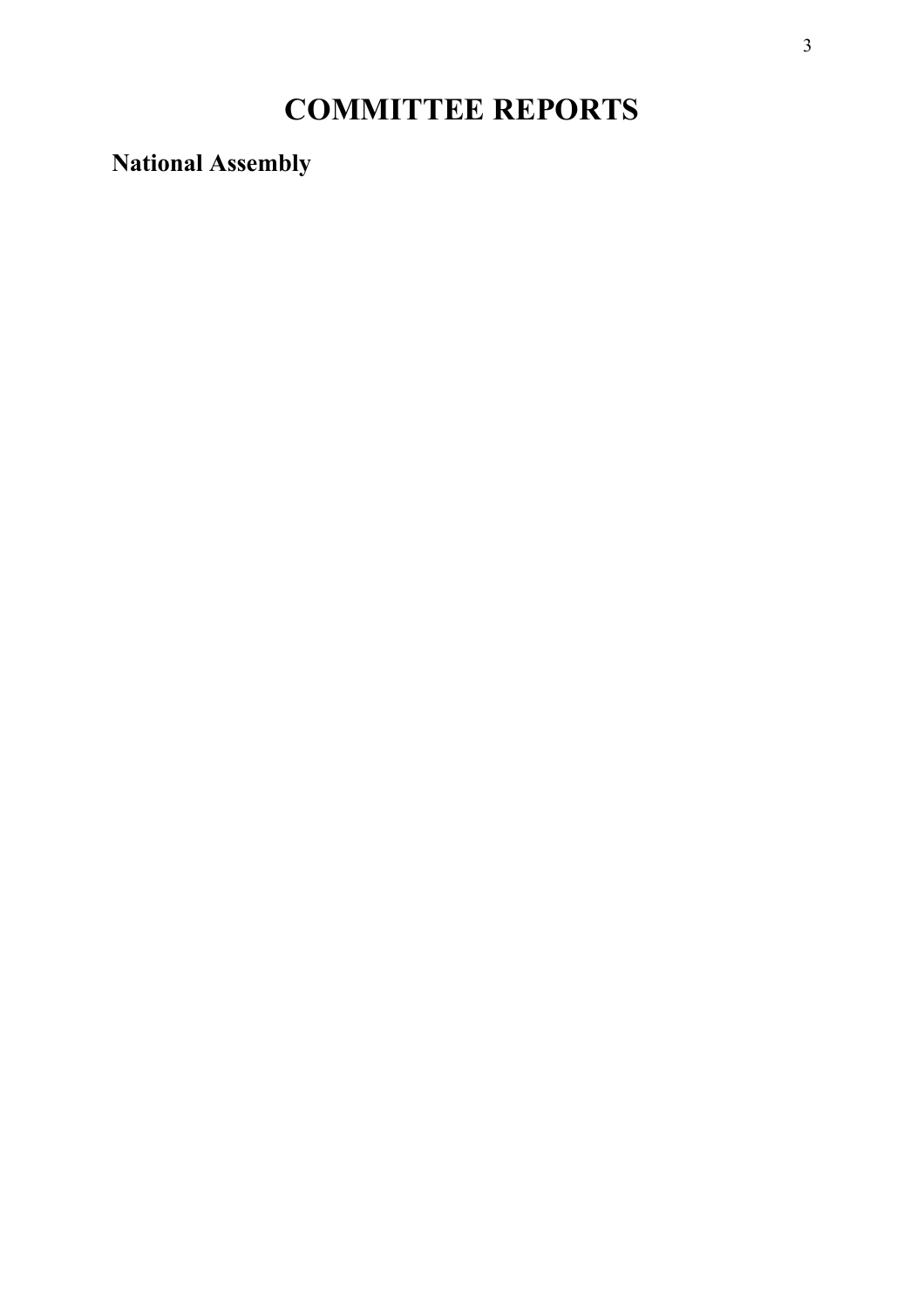## **1. Report of the Portfolio Committee on Women, Youth and Persons with Disabilities on filling of vacancies on the National Youth Agency (NYDA) Board, dated 05 August 2020**

The Portfolio Committee on Women, Youth and Persons with Disabilities (hereinafter referred to as the Committee), having considered the request by the Speaker of the National Assembly (NA), dated 25 July 2019, to fill vacancies for persons to serve on the board of the NYDA, reports as follows:

### **1. INTRODUCTION**

The NYDA was established in 2009, following a merger between Umsobomvu Youth Fund and the National Youth Commission. The NYDA derives its mandate from the legislative frameworks, including the National Youth Development Agency Act (Act 54 of 2008), the National Youth Policy (2015–2020) and the Integrated Youth Development Strategy. Section 9 of the NYDA Act stipulates that the Board consists of seven members, two of whom are Executive Directors. Members of the Board hold office for a period of three years and are appointed by the President, on the recommendation of Parliament. The term of office of the NYDA Board expired on 31 May 2020.

### **2. PROCESS UNDERTAKEN**

### **2.1 Establishment of the Sub-Committee**

On 26 November 2019 the Portfolio Committee on Women, Youth and Persons with Disabilities and the Select Committee on Health and Social Services met, nominated and announced Members to serve on the Sub-Committee, in terms of the NA Rule 172 and NCOP Rule 106. In terms of the Rules, the Sub-Committee must report its activities to the principal committees – the Portfolio Committee on Women, Youth and Persons with disabilities, and the Select Committee on Health and Social Services. The Sub-Committee programme was adopted on 3 December 2019.

### **3. COMPOSITION OF MEMBERS OF THE SUB-COMMITTEE**

The Sub-Committee is composed of the following Members of the Portfolio Committee and Select Committee: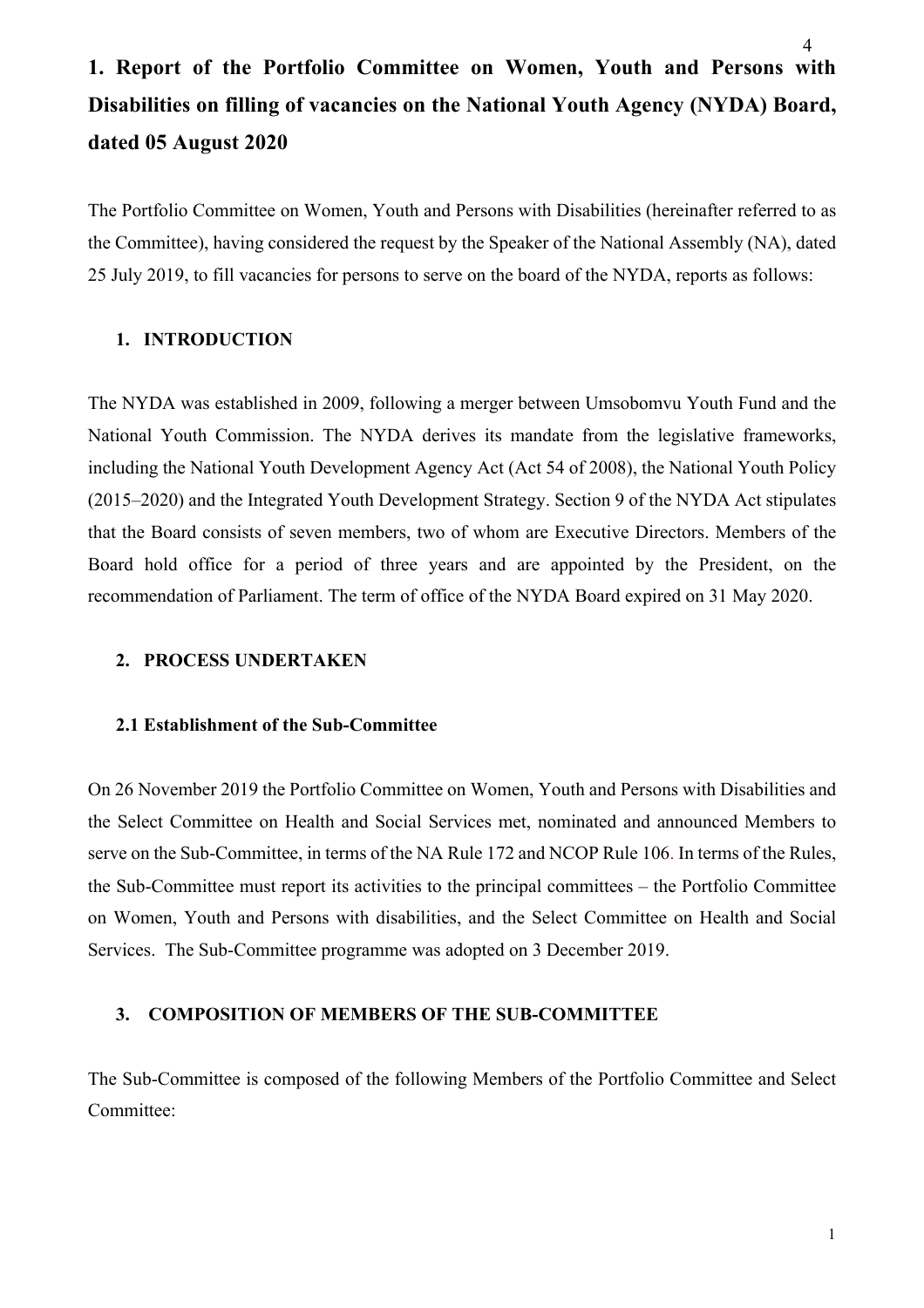| <b>NATIONAL ASSEMBLY</b>         | <b>NATIONAL COUNCIL OF PROVINCES</b> |  |  |  |
|----------------------------------|--------------------------------------|--|--|--|
| <b>African National Congress</b> |                                      |  |  |  |
| Ms CN Ndaba                      | Ms M Gillion (Western Cape)          |  |  |  |
| Ms FA Masiko                     | Ms AD Maleka (Mpumalanga)            |  |  |  |
| Ms B Maluleke                    | Mr ME Nchabeleng (Limpopo)           |  |  |  |
| Ms T Mgweba                      | $\overline{\phantom{a}}$             |  |  |  |
| Democratic Alliance              |                                      |  |  |  |
| Mr L Mphithi                     | Mr MR Bara (Gauteng)                 |  |  |  |
| <b>Economic Freedom Fighters</b> |                                      |  |  |  |
| Ms N Khawula                     | Ms SA Luthuli (KwaZulu-Natal)        |  |  |  |

### **4. PUBLIC PARTICIPATION PROCESS**

On 15 December 2019, Parliament advertised in various local, regional and national newspapers, including the parliamentary website, inviting applications for persons to serve on the NYDA Board. The deadline for applications was 24 January 2020. A total of 680 applications were received. One (1) candidate withdrew and this brought the total number of curricula vitae (CVs) to 679.

#### **4.1 Publication of CVs on parliamentary website**

Candidates' CVs were published on the parliamentary website on 27 January 2020 for civil society comments and transparency purposes and the closing date was further extended to 29 February 2020. The total number of viewership on the parliamentary website stood at 26 364. Having published the applicants' CVs on Parliament's website for public comment, the Sub-Committee discharged its duties conscientiously and with all due regard to the requirements of thoroughness, openness and transparency.

All CVs and supporting documentation were catalogued by the Committee Secretariat and stored on a secure internal platform of Parliament, namely uVimba, which was accessible only to the Sub-Committee Members and the Sub-Committee support staff. These documents were accessible to Committee Members during shortlisting and throughout the interview process.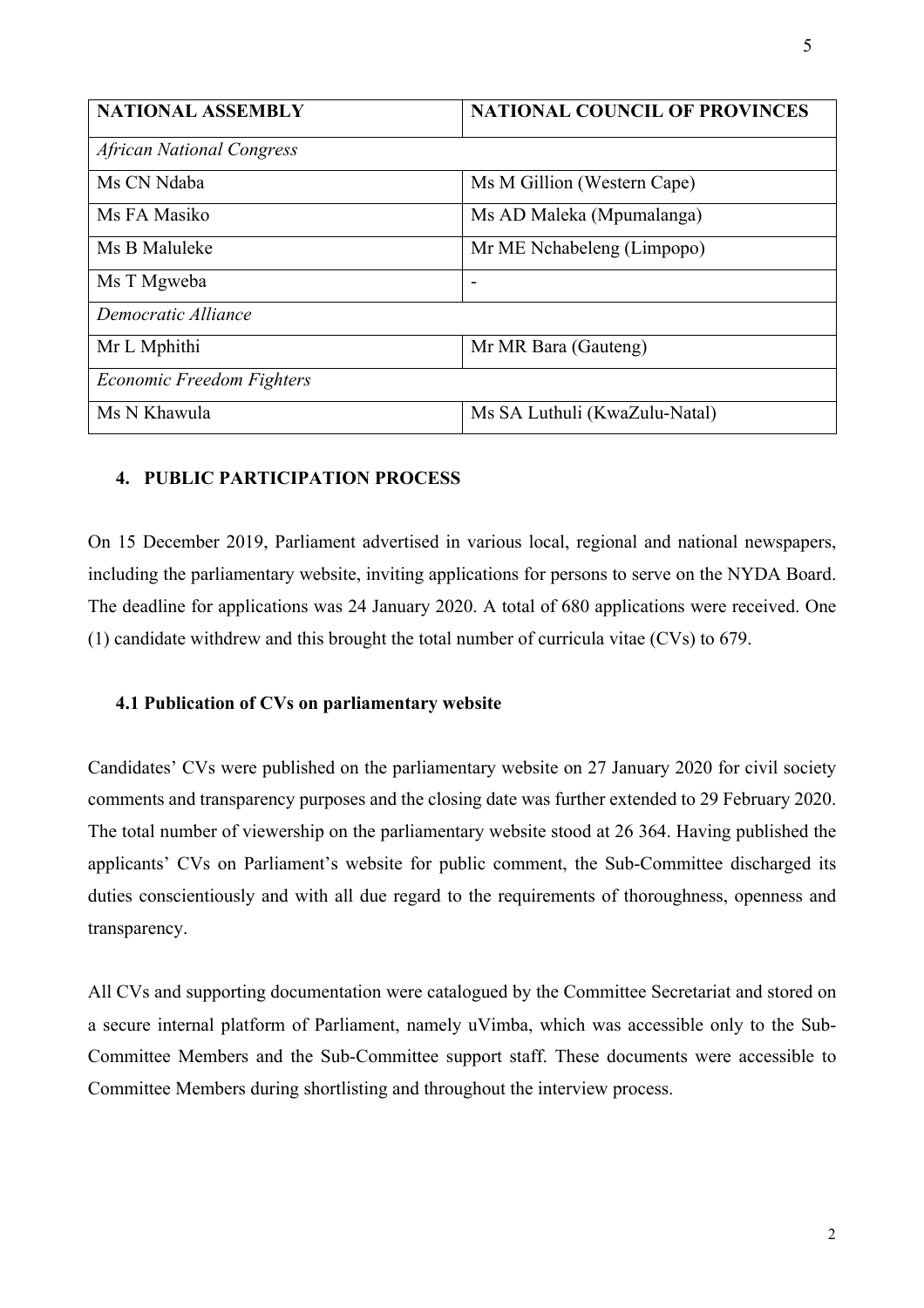#### **5. SELECTION CRITERIA FOR SHORTLISTING**

The selection criteria for the shortlisting of candidates was discussed and adopted with amendments in a closed meeting of 30 June 2020 and a revised version was presented in a Sub-Committee meeting of 1 July 2020.

The following criteria was used for screening and shortlisting:

- A South African citizen;
- Demographics and geographical spread of the Republic;
- Knowledge (mandate of NYDA, NYDA Act, National Youth Policy and the Constitution) and experience on youth development interventions;
- Sound judgement, high integrity, reliability, independence, team player and commitment to serve the NYDA mission and goals;
- Proven track-record and performance on youth development (4<sup>th</sup> Industrial Revolution, economy, unemployment, social cohesion and substance abuse) initiatives, innovation and creativity, leadership and vision; and
- Good governance experience.

The Sub-Committee resolved to shortlist only 30 candidates. Shortlisting took place on 1 and 2 July 2020. The names of shortlisted candidates were published on the parliamentary website on 3 July 2020.

### **6. VERIFICATION OF ACADEMIC QUALIFICATIONS AND SECURITY CLEARANCE**

All 30 shortlisted candidates were subjected to academic qualification verification check and security clearance on the basis of adhering to Section 10 of the NYDA Act. A progress report on academic qualifications was tabled in the meeting of 4 August, and the report from the State Security Agency clearance was still outstanding.

### **7. INTERVIEW GUIDELINES AND PROCESS**

The Sub-Committee decided on an interview guideline to ensure that the interview process is fair and within the ambit of the NYDA mandate. The following interview guidelines were adopted: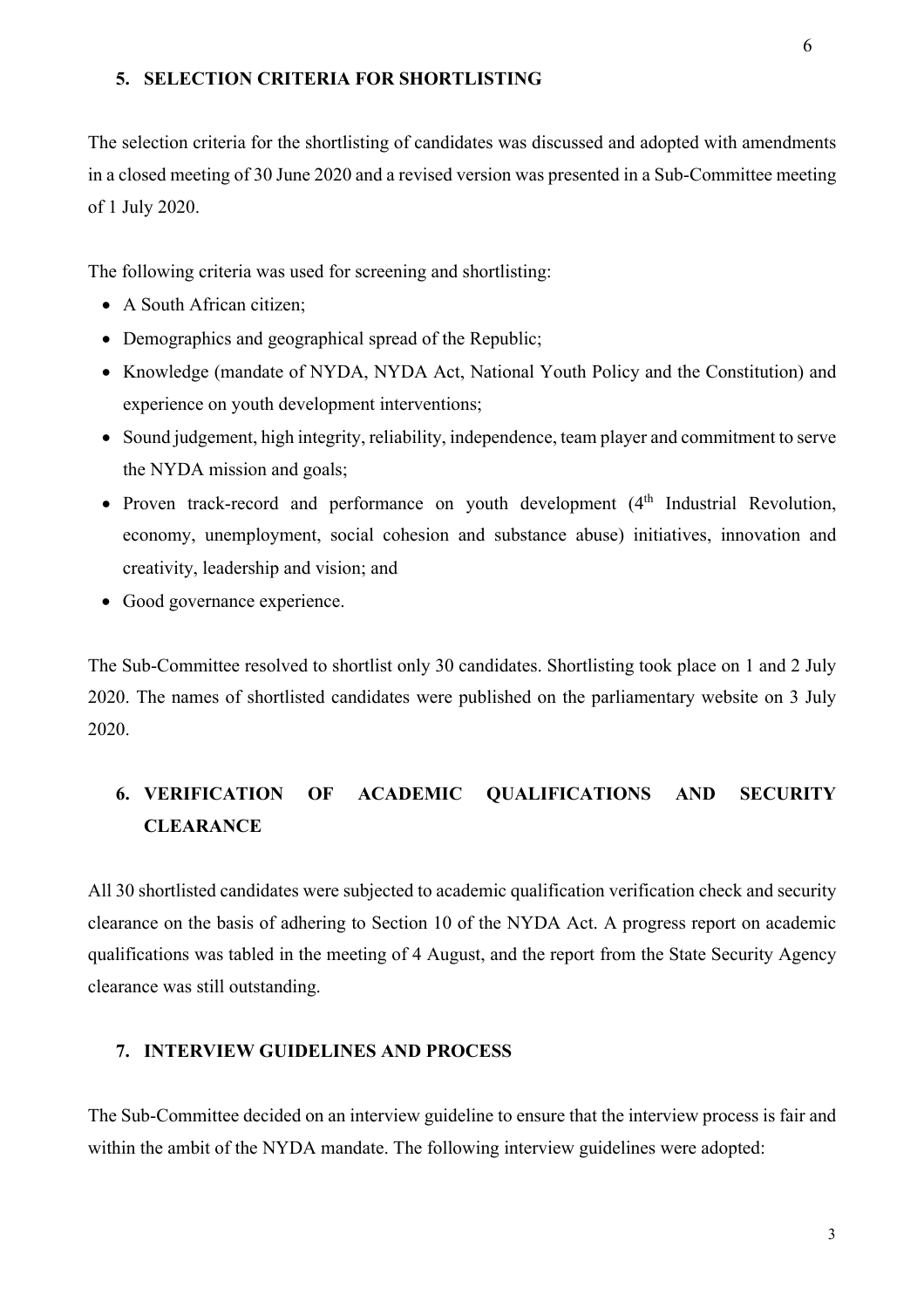- Introduction by a candidate
- Knowledge (mandate of NYDA, NYDA Act, National Youth Development Strategy and National Youth Policy)
- National Development Plan
- Good governance principles
- Youth development experience
- Innovation and creativity
- Leadership and vision

The Sub-Committee also agreed on a 45-minutes interview schedule per candidate, which allowed for at least six questions. In addition, follow-up questions could be asked by any Member, to seek further clarity from a candidate.

The Sub-Committee interviewed twenty-nine (29) candidates between  $27 - 28$  July and again on 30 - 31 July 2020. One (1) candidate did not attend the interview and was disqualified after the Sub-Committee resolved that no valid reasons were provided and as a result of the non-attendance, fruitless and wasteful expenditure was incurred for travel arrangements that were cancelled.

During the interviews, all 29 candidates were assessed based on the interview guidelines. The Sub-Committee agreed that only Members who participated in interviewing all 29 candidates will be eligible to deliberate in the process of recommending suitable candidates to the Board of the NYDA and to report to the principal Committees.

### **8. Recommendations**

The Portfolio Committee on Women, Youth and Persons with Disabilities recommends the following seven (7) candidates for appointment by the President to serve as board members in the NYDA for a period of three years:

- i. Mr John Sifiso Mtsweni
- ii. Ms Karabo Mohale
- iii. Ms Thuthukile Zuma
- iv. Ms Paballo Ponoane
- v. Mr Lukhona Afika Mnguni
- vi. Mr Avela Mjajubana
- vii. Mr Molaoli Sekake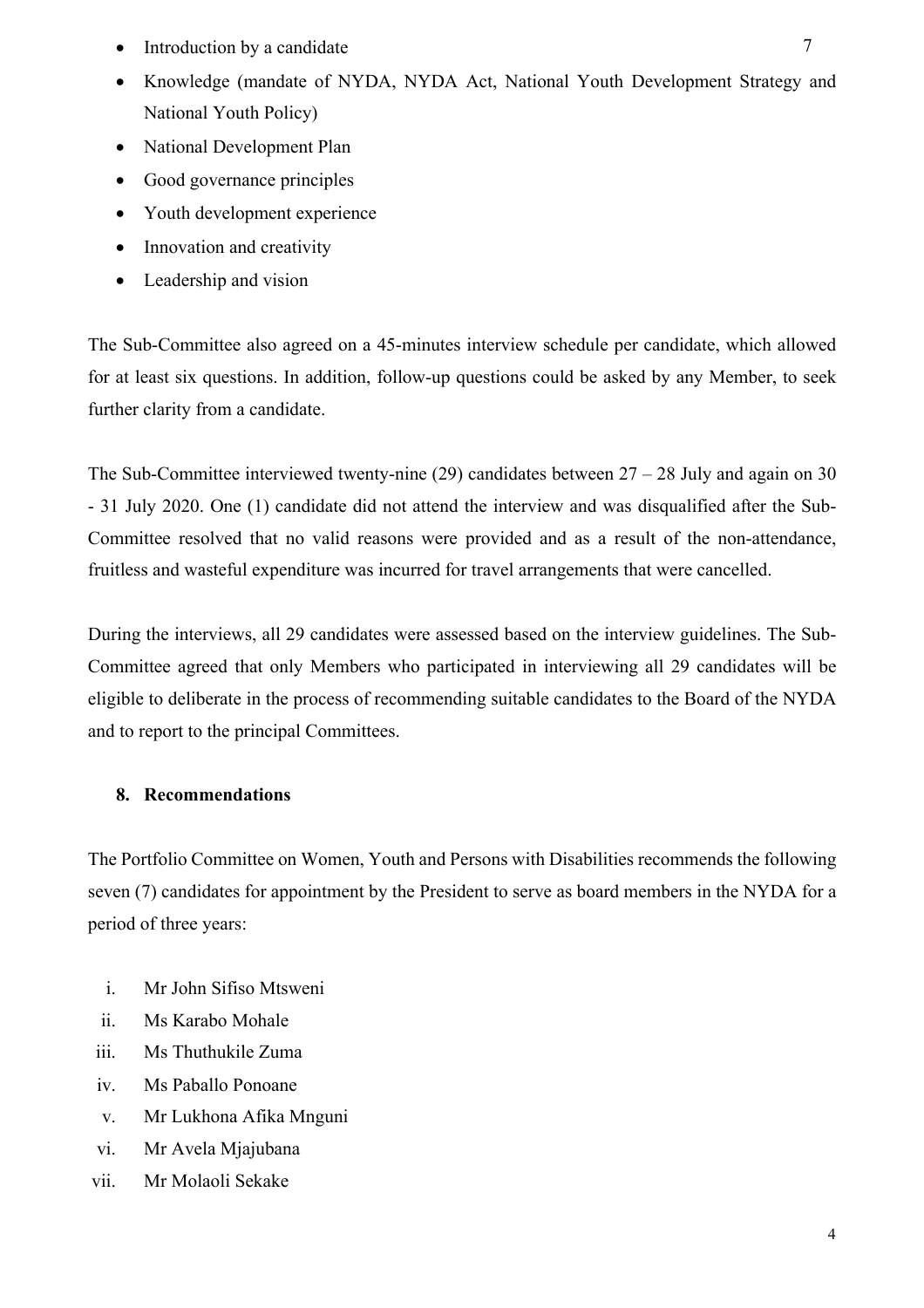The Portfolio Committee on Women, Youth and Persons with Disabilities has noted the objection of the Democratic Alliance.

### **9. CONCLUSION AND APPRECIATION**

The Portfolio Committee on Women, Youth and Persons with Disabilities would like to assure citizens that it has complied with all sections of the NYDA Act in its recommendation of candidates for the appointment to serve on the NYDA Board.

The Portfolio Committee is confident that all candidates recommended for the appointment have an understanding of the NYDA mandate and are passionate about youth development in the country. They are all fit and proper persons to serve young people in the country with distinction in addressing socio-economic challenges facing the youth. The Portfolio Committee would like to thank all candidates for making themselves available to be considered for appointment as NYDA Board members.

Furthermore, the Portfolio Committee wishes to commend the Members of the Sub-Committee for their hard work and dedication shown throughout the process, and also acknowledges the support staff for their support to the Members.

### **Report to be considered.**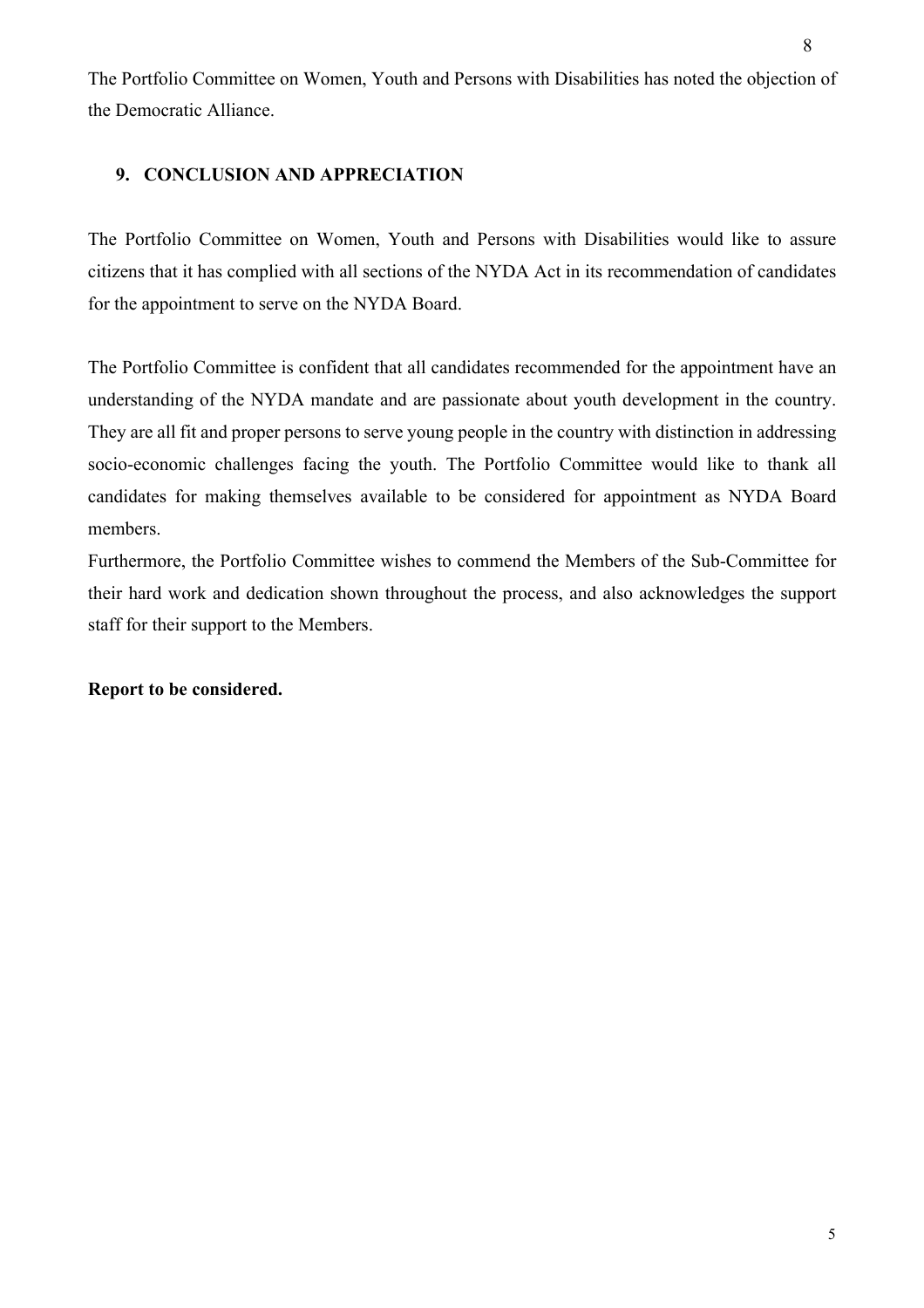### **National Council of Provinces**

**1. Report of the Select Committee on Health and Social Services, on the Appointment of the National Youth Development Agency (NYDA) Board Members, dated 05 August 2020**

The Select Committee on Health and Social Services (hereinafter referred to as the Select Committee), having considered the request by the Chairperson of the National Council of Provinces (NCOP) dated 18 November 2019, to fill vacancies for persons to serve on the board of the National Youth Development Agency (NYDA), reports as follows:

### **1. INTRODUCTION**

The NYDA was established in 2009, following a merger between Umsobomvu Youth Fund and the National Youth Commission. The NYDA derives its mandate from the legislative frameworks, including the National Youth Development Agency Act (Act 54 of 2008), the National Youth Policy (2015–2020) and the Integrated Youth Development Strategy. Section 9 of the NYDA Act stipulates that the Board consists of seven members, two of whom are Executive Directors. Members of the Board hold office for a period of three years and are appointed by the President, on the recommendation of Parliament. The term of office of the NYDA Board expired on 31 May 2020.

### **2. PROCESS UNDERTAKEN**

### **2.1 Establishment of the Sub-Committee**

On 26 November 2019 the Portfolio Committee on Women, Youth and Persons with Disabilities and the Select Committee on Health and Social Services met, nominated and announced Members to serve on the Sub-Committee, in terms of the NA Rule 172 and NCOP Rule 106. In terms of the Rules, the Sub-Committee must report its activities to the principal committees – the Portfolio Committee on Women, Youth and Persons with disabilities; and the Select Committee on Health and Social Services.

The Sub-Committee was established in terms of Joint Rule 142. The Co-Chairpersons where appointed on 26 November 2019, and on 3 December 2019, the Sub-Committee programme was adopted.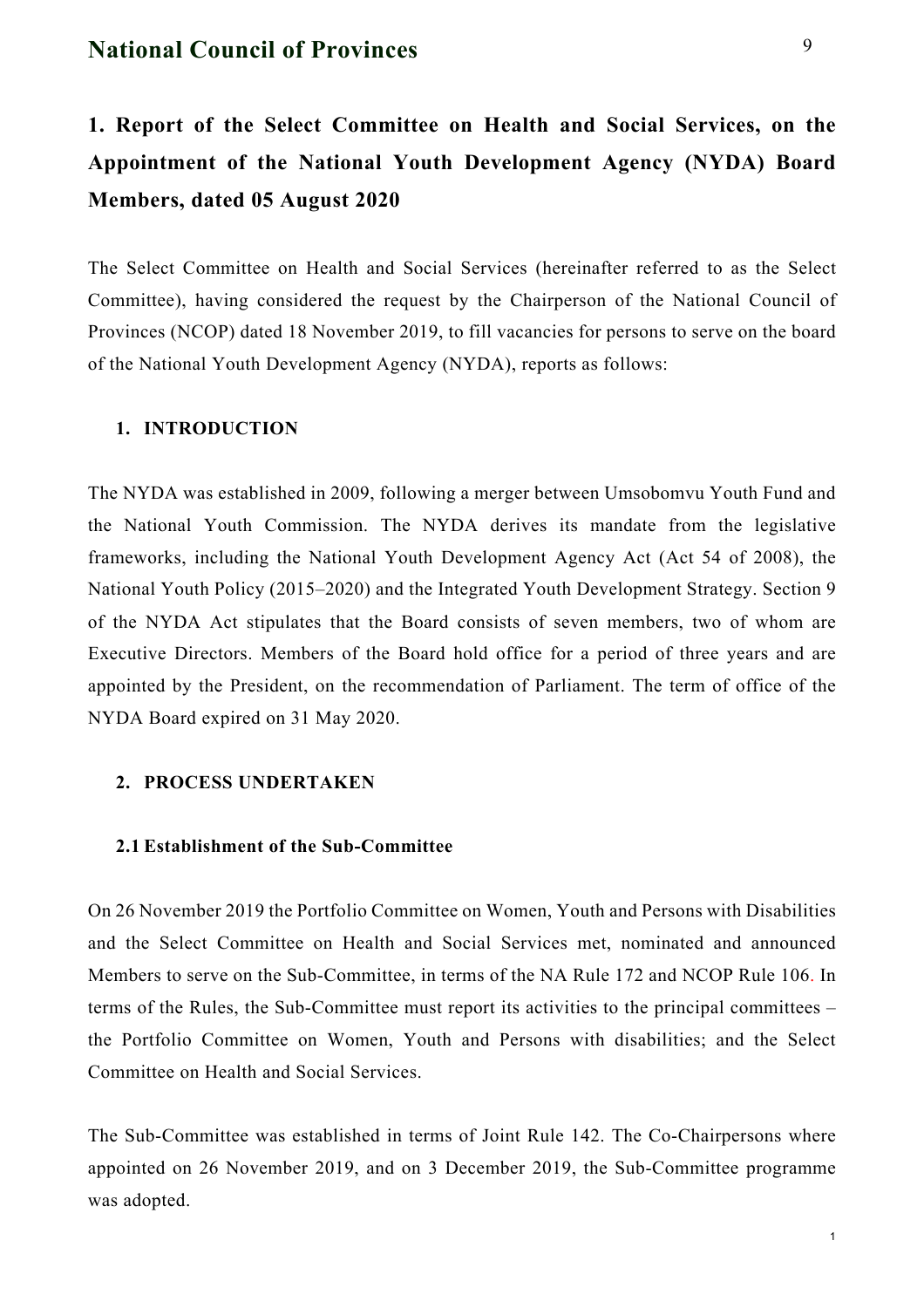### **3. COMPOSITION OF MEMBERS OF THE SUB-COMMITTEE**

The Sub-Committee is composed of the following Members of the Portfolio Committee and Select Committee:

| <b>NATIONAL ASSEMBLY</b>         | <b>NATIONAL COUNCIL OF PROVINCES</b> |  |  |
|----------------------------------|--------------------------------------|--|--|
| <b>African National Congress</b> |                                      |  |  |
| Ms CN Ndaba                      | Ms M Gillion (Western Cape)          |  |  |
| Ms FA Masiko                     | Ms AD Maleka (Mpumalanga)            |  |  |
| Ms B Maluleke                    | Mr ME Nchabeleng (Limpopo)           |  |  |
| Ms T Mgweba                      | $\overline{\phantom{a}}$             |  |  |
| Democratic Alliance              |                                      |  |  |
| Mr L Mphithi                     | Mr MR Bara (Gauteng)                 |  |  |
| Economic Freedom Fighters        |                                      |  |  |
| Ms N Khawula                     | Ms SA Luthuli (KwaZulu-Natal)        |  |  |

### **4. PUBLIC PARTICIPATION PROCESS**

On 15 December 2019, Parliament advertised in various local, regional and national newspapers, including the parliamentary website, inviting applications for persons to serve on the NYDA Board. The deadline for applications was 24 January 2020. A total of 680 applications were received. One (1) candidate withdrew and this brought the total number of curricula vitae (CVs) to 679.

#### **4.1 Publication of CVs on parliamentary website**

Candidates' CVs were published on the parliamentary website on 27 January 2020 for civil society comments and transparency purposes. Having published the applicants' CVs on Parliament's website for public comment, the Sub-Committee discharged its duties conscientiously and with all due regard to the requirements of thoroughness, openness and transparency.

All CVs and supporting documentation were catalogued by the Committee Secretariat and stored on a secure internal platform of Parliament, namely Uvimba, which was accessible only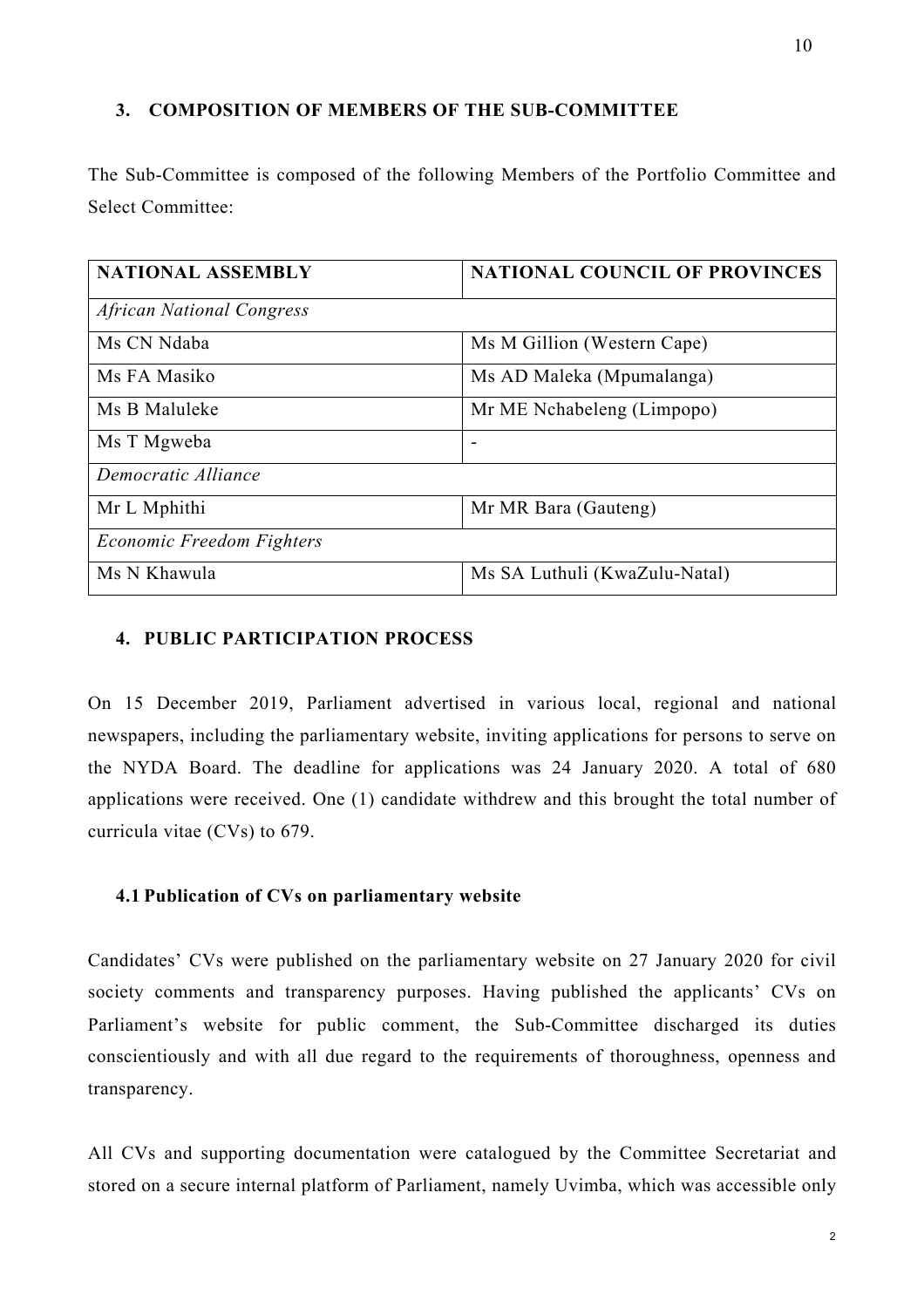to the Sub-Committee Members and the Sub-Committee support staff. These documents were accessible to Committee Members during shortlisting and throughout the interview process.

### **5. SELECTION CRITERIA FOR SHORTLISTING**

The selection criteria for the shortlisting of candidates was discussed and adopted with amendments in a closed meeting of 30 June 2020 and a revised version was presented in a Sub-Committee meeting of 1 July 2020.

The following criteria was used for screening and shortlisting:

- A South African citizen;
- Demographics and geographical spread of the Republic;
- Knowledge (mandate of NYDA, NYDA Act, National Youth Policy and the Constitution) and experience on youth development interventions;
- Sound judgement, high integrity, reliability, independence, team player and commitment to serve the NYDA mission and goals;
- Proven track-record and performance on youth development (4<sup>th</sup> Industrial Revolution, economy, unemployment, social cohesion and substance abuse) initiatives, innovation and creativity, leadership and vision; and
- Good governance experience.

The Sub-Committee resolved to shortlist only 30 candidates. Shortlisting took place on 1 and 2 July 2020. The names of shortlisted candidates were published on the parliamentary website on 3 July 2020. In line with Section 9(8) of the NYDA Act, the President will publish the appointment of a Board member in the Government Gazette.

### **6. VERIFICATION OF ACADEMIC QUALIFICATIONS AND SECURITY CLEARANCE**

All 30 shortlisted candidates were subjected to an academic qualification verification check, and security clearance on the basis of adhering to Section 10 of the NYDA Act. A progress report on academic qualifications was tabled in the meeting of 4 August, and the report from the State Security Agency clearance was still outstanding.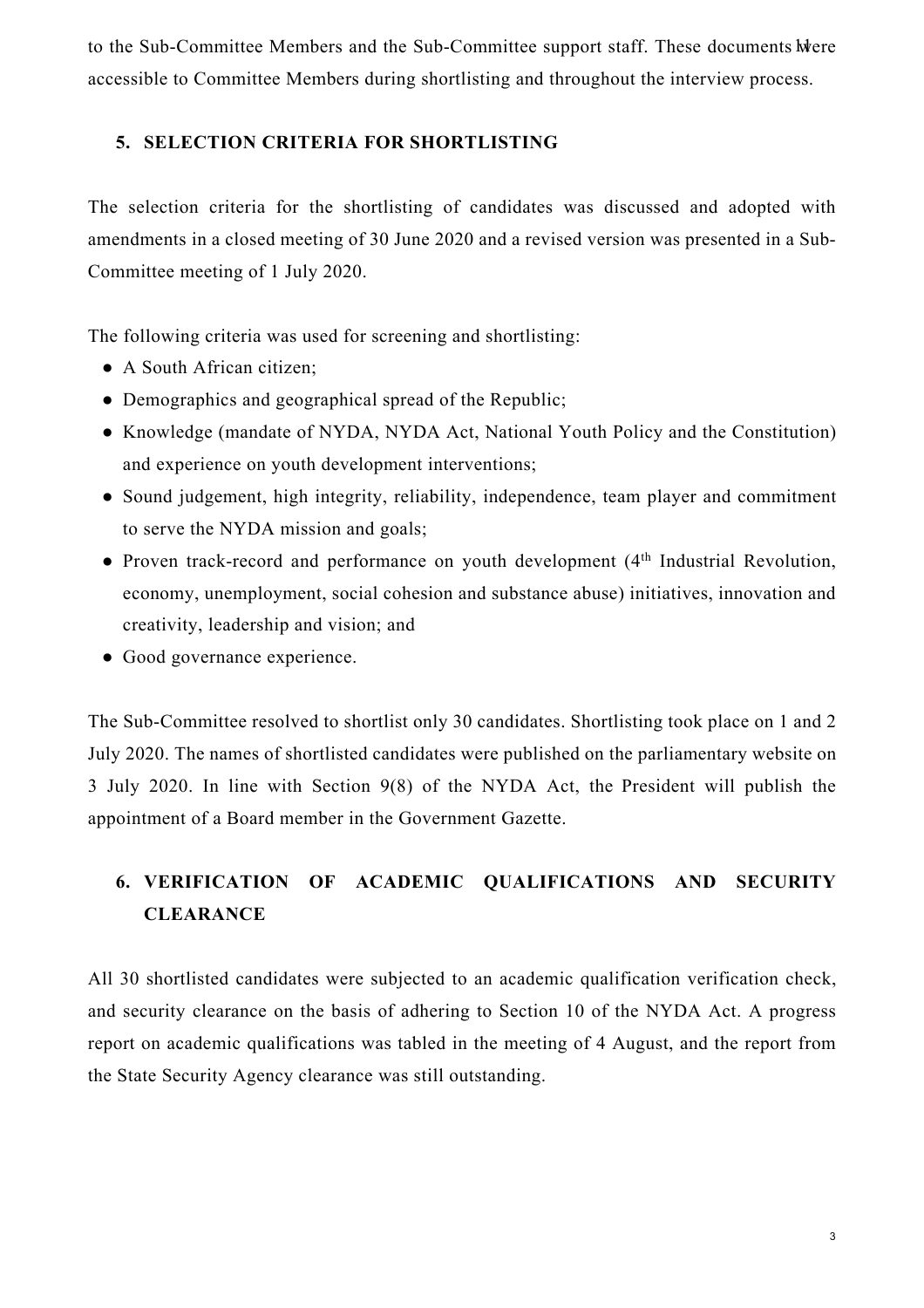#### **7. INTERVIEW GUIDELINES AND PROCESS**

The Sub-Committee decided on an interview guideline to ensure that the interview process is fair and within the ambit of the NYDA mandate. The following interview guidelines were adopted:

- Introduction by a candidate
- Knowledge (mandate of NYDA, NYDA Act, National Youth Development Strategy and National Youth Policy)
- National Development Plan
- Good governance principles
- Youth development experience
- Innovation and creativity; leadership and vision

The Sub-Committee also agreed on a 45-minutes interview schedule per candidate, which allowed for at least six questions. In addition, follow-up questions could be asked by any Member, to seek further clarity from a candidate.

The Sub-Committee interviewed twenty-nine (29) candidates between 27-31 July 2020. One (1) candidate did not attend the interview and was disqualified after the Sub-Committee resolved that no valid reasons were provided and as a result of the non-attendance, fruitless and wasteful expenditure was incurred for travel arrangements that were cancelled.

During the interviews, all 29 candidates were assessed based on the interview guidelines. The Sub-Committee agreed that only Members who participated in interviewing all 29 candidates will be eligible to deliberate in the process of recommending suitable candidates to the Board of the NYDA and to report to the principal Committees.

### **8. Recommendations**

- 8.1 The Sub-Committee resolved that seven (7) candidates be recommended by the Portfolio Committee and the Select Committee to both Houses of Parliament, to be appointed by the President to serve as board members in the NYDA for a period of three years.
- 8.2 The Select Committee on the recommendation by the Sub-Committee resolved that the following seven (7) candidates were recommended to both Houses of Parliament, to be